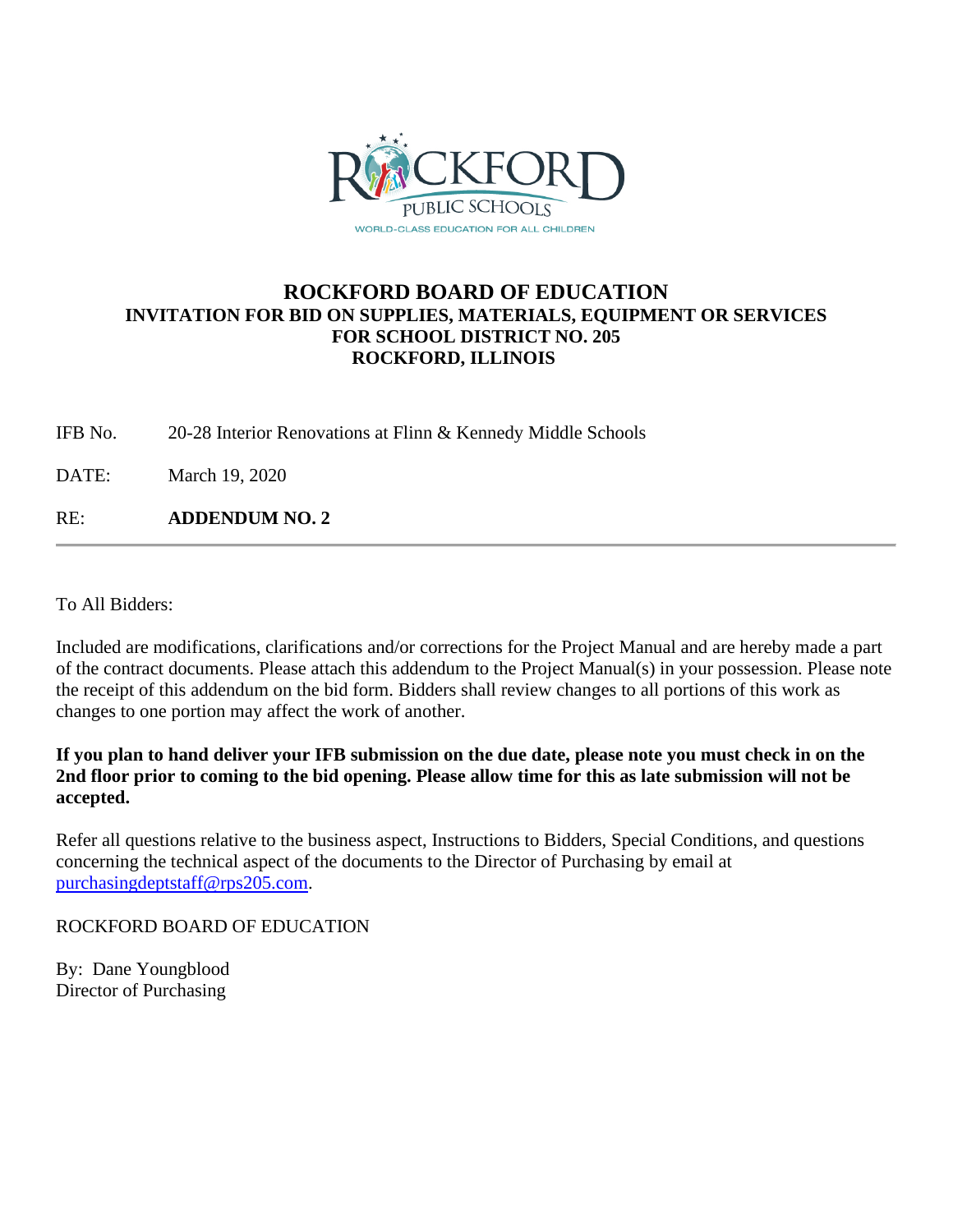# RICHARD L. JOHNSON<br>ASSOCIATES | ARCHITECTS

# **ADDENDUM TWO**

RPS205 Project No.: **20-28**

RLJA Project No.: **19-089-2**

Date: **MARCH 19, 2020**

#### Subject: **CHANGES to the BIDDING DOCUMENTS**

- Project: **KENNEDY & FLINN MIDDLE SCHOOL PAINTING & FLOORING WORK ROCKFORD, ILLINOIS 61103**
- Bids Due: **2:00PM (CST), THURSDAY, MARCH 26, 2020**

#### From: **RICHARD L. JOHNSON ASSOCIATES, INC. 4703 CHARLES STREET ROCKFORD, IL 61108**

#### To: **ALL PROJECT DOCUMENT HOLDERS**

Please reproduce this Addendum as needed and attach to the Project Manuals for the above project.

Bidders shall indicate receipt of this and all Addenda in the space provided on the Bid Form. Failure to do so may be sufficient cause to reject the bid.

Sincerely, RICHARD L. JOHNSON ASSOCIATES, INC.

Hnur rais \_\_\_\_\_\_\_\_\_\_\_\_\_\_\_\_\_\_\_\_\_\_\_\_\_\_\_

Richard L. Johnson, Principal

This Addendum consists of:

a. Pages 1 thru 2